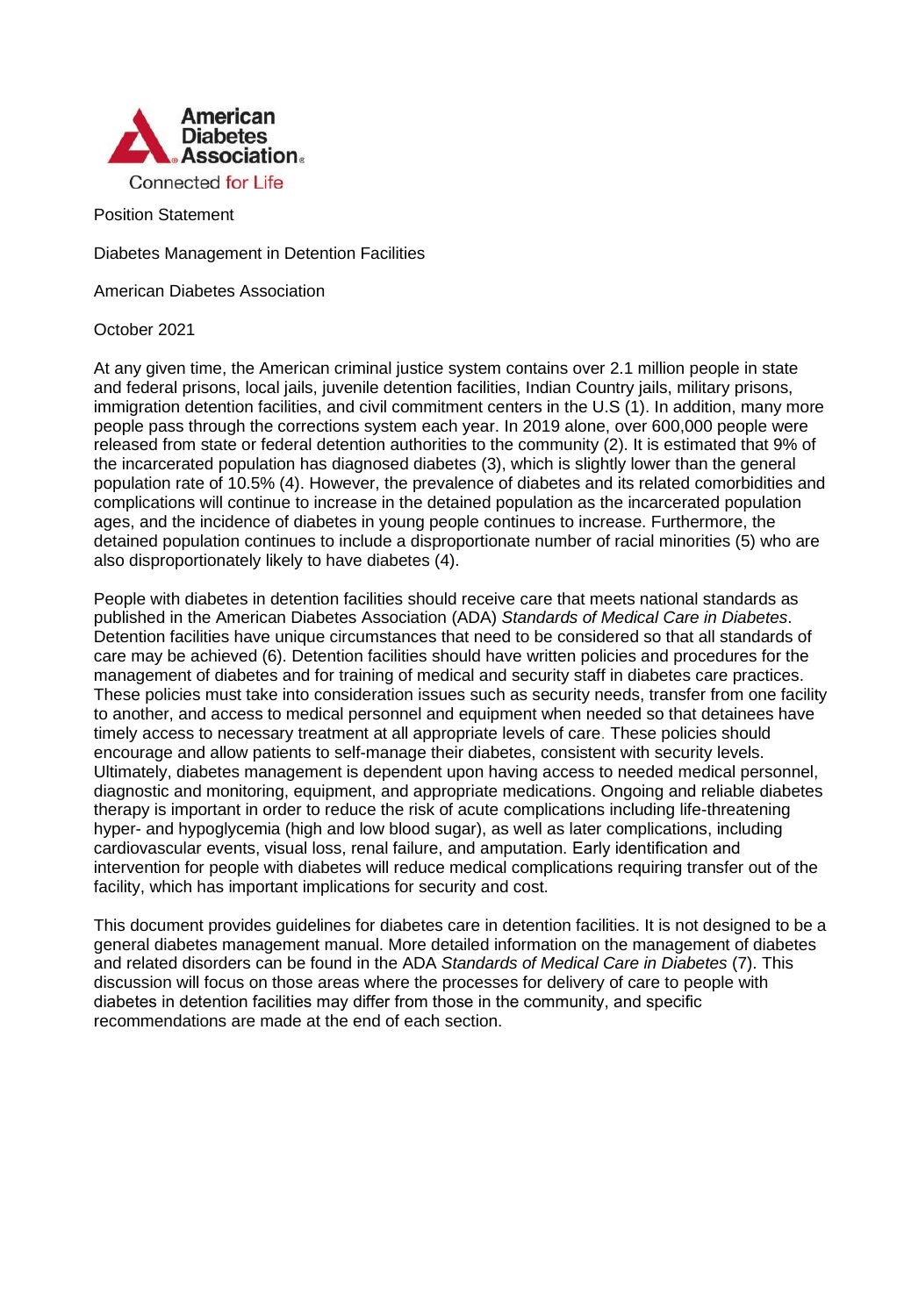## **I. INTAKE MEDICAL ASSESSMENT**

### **Reception Screening**

Reception screening should emphasize patient safety. In particular, rapid identification of all insulintreated persons with diabetes is essential in order to identify those at highest risk for hypo- and hyperglycemia and diabetic ketoacidosis (DKA). All patients treated with insulin or sulfonylureas should have a capillary blood glucose (CBG) determination within 1–2 hours of arrival. Signs and symptoms of hypo- or hyperglycemia can often be confused with intoxication or withdrawal from drugs or alcohol. Individuals with diabetes exhibiting signs and symptoms consistent with hypoglycemia, particularly altered mental status, agitation, combativeness, and diaphoresis (excessive perspiration/sweating), should have CBG levels measured immediately.

#### **Intake Screening**

Patients with a diagnosis of diabetes should have a complete medical history and physical examination by a qualified health care provider with prescriptive authority in a timely manner. (SOC Table 4.1) If one is not available on site, one should be consulted by those performing reception screening. The purpose of this history and physical examination is to determine the type of diabetes, current therapy, the risk of diabetes-related emergencies, alcohol use, and behavioral health issues, as well as to screen for the presence of diabetes-related complications. It is critically important to determine if an individual has type 1 diabetes because the omission of insulin for as little as 24 hours can result in severe metabolic decompensation, including diabetic ketoacidosis. In addition, people with type 1 diabetes are at higher risk for severe hypoglycemia due to the presence of hypoglycemia unawareness and therefore need more frequent glucose monitoring to detect impending severe hypoglycemia. It should be assumed that any insulin treated patient has type 1 diabetes until there is a thorough evaluation by a qualified health care provider. The evaluation should review the previous treatment and the history of both glycemic control and diabetes complications. It is essential that medication and nutritional goals be continued without interruption upon entry into the detention system, as a hiatus in either medication or appropriate nutrition may lead to either severe hypo- or hyperglycemia that can rapidly progress to irreversible complications, even death.

## **Intake Physical Examination and Laboratory**

All potential elements of the initial medical evaluation are included in Table 4.17 of the ADA's *Standards of Medical Care in Diabetes* (7). The essential components of the initial history and physical examination are detailed in Fig. 1. Referrals should be made immediately if the patient with diabetes is pregnant.

#### **Recommendations**

• Patients with a diagnosis of diabetes should have a complete medical history and undergo a comprehensive intake physical examination in a timely manner, completed by a qualified health care professional with appropriate experience and training in diabetes care and management. (see SOC table 4.1)

• Particular attention should be paid to neurovascular examinations of skin integrity, sensory function, and pedal pulses.

• Insulin-treated patients treated with insulin or sulfonylureas should have a CBG determination within 1–2 hours of arrival.

• Medications and nutritional goals should be continued without interruption upon entry into the detention setting.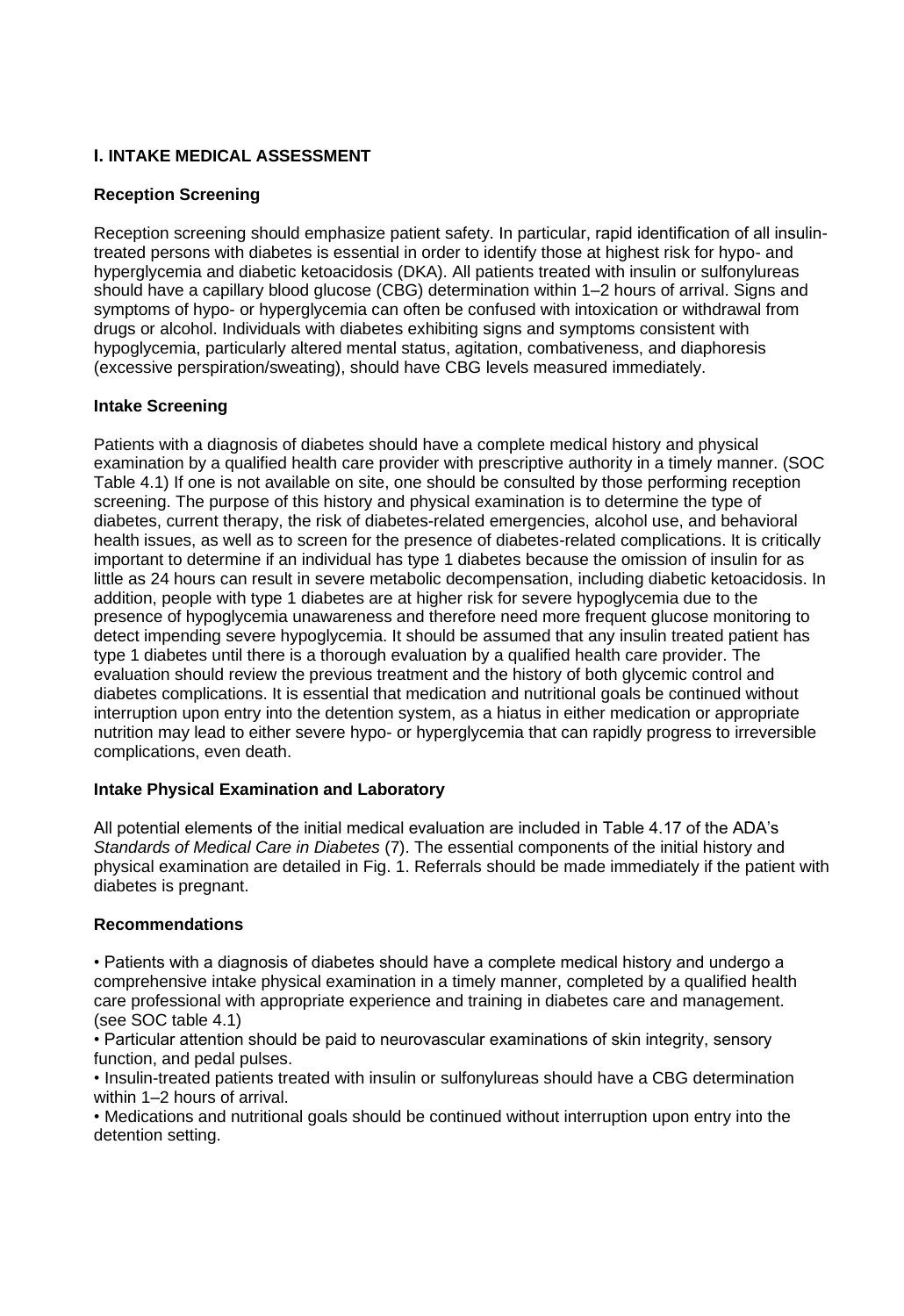## **II. SCREENING FOR DIABETES**

Consistent with the *Standards of Care*, all patients should be evaluated for diabetes risk factors at the intake physical and at appropriate times thereafter. Those who are at high risk should be considered for blood glucose screening. If pregnant, a risk assessment for gestational diabetes mellitus (GDM) should be undertaken at the first prenatal visit. For more detailed information on screening for both type 2 and gestational diabetes, see the ADA's *Standards of Medical Care in Diabetes* (7).

## **III. MANAGEMENT PLAN**

Glycemic control is fundamental to the management of diabetes.



Figure 1—Essential components of the initial history and physical examination. Alb/Cr ratio, albumin-to-creatinine ratio; ALT, alanine aminotransferase; AST, aspartate aminotransferase.

•Creatinine (as clinically indicated)

•Foot and neurologic exam

A management plan to achieve normal or near normal glycemia with an A1C goal of < 7% should be developed at the time of initial medical evaluation. Goals should be individualized (7), and less stringent treatment goals may be appropriate for patients with a history of severe hypoglycemia, patients with limited life expectancies, the elderly, and individuals with certain comorbid conditions (7). This plan should be documented in the patient's record and communicated to all persons involved in his/her care, including security staff.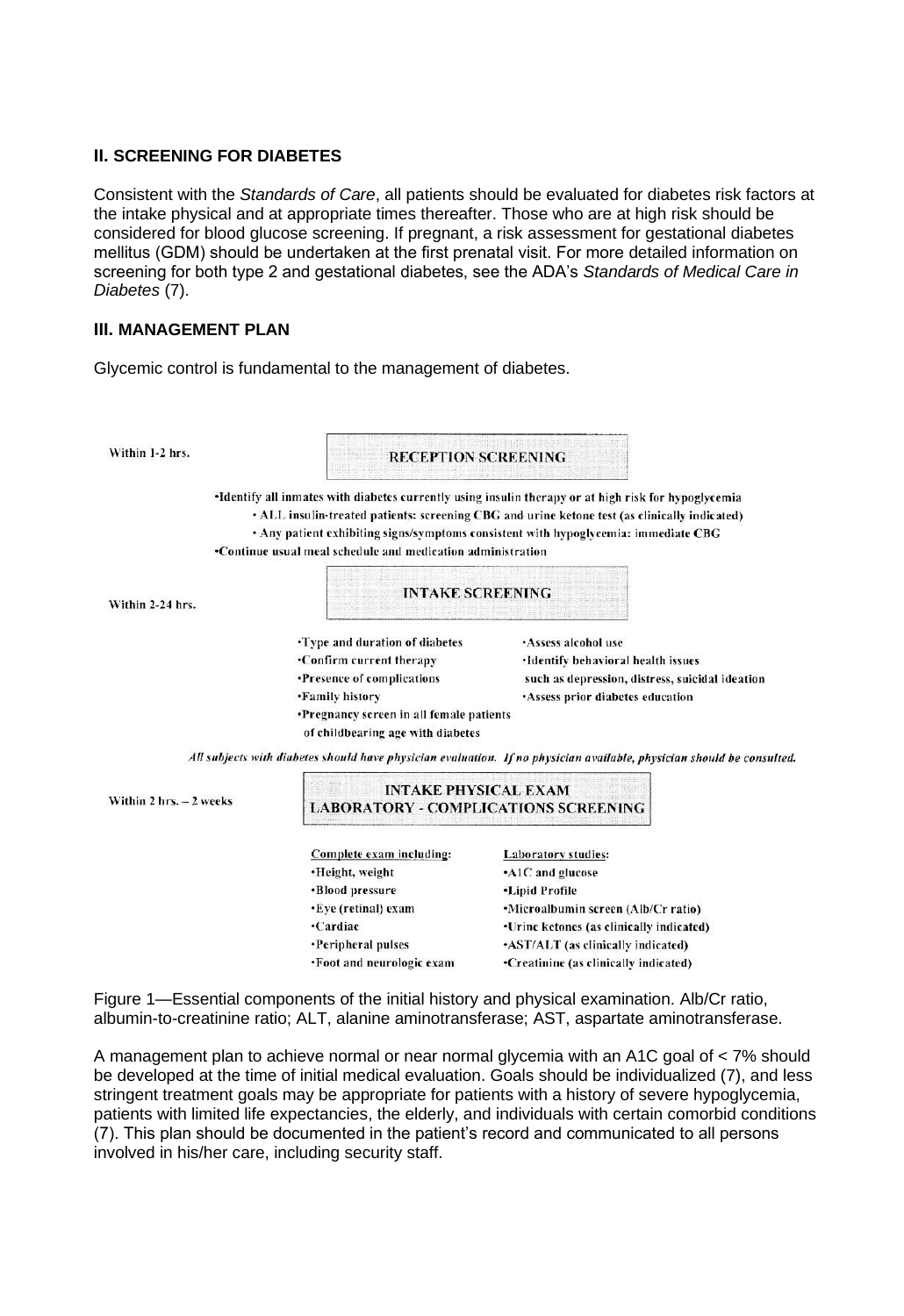People with diabetes should receive medical care from a physician-coordinated team. Such teams include, but are not limited to physicians, nurses, registered dietitian nutritionists (RDNs), pharmacists, and mental health professionals with expertise and a special interest in diabetes. Diabetes self-management education is an integral component of care and individuals with diabetes should play an active role in their own treatment. If possible, a patient should be permitted to continue all or parts of their self-management regimen under supervision.

When a detention facility medical program has a chronic care program that includes diabetes, the interval of patient visits should be fixed only when the patient is in good control. When a patient's diabetes control is less than adequate, the interval of visits should be reduced proportionate to the degree of control so as to achieve better control.

It may be helpful to house insulin-treated patients in a common unit, if this is possible, safe, and consistent with providing access to programs at the detention facility that would otherwise be available to them. Use of such a unit should not result in any patient being held in a more restrictive setting than would otherwise be appropriate. Common housing not only can facilitate mealtimes and medication administration, but also provides an opportunity for diabetes self-management education to be reinforced by fellow patients.

## **IV. NUTRITION AND FOOD SERVICES**

Facilities should institute a heart-healthy diet that is not dominated by refined carbohydrates as the master menu. The diet in the detention setting should, to the extent possible, have consistent carbohydrate content at each meal and means to identify the carbohydrate content of each food selection and meal. Providing carbohydrate content of food selections and/or providing education in assessing carbohydrate content enables patients to meet the requirements of their individual nutritional goals.

Nutrition counseling and menu planning are an integral part of the multidisciplinary approach to diabetes management in detention facilities. A combination of education, interdisciplinary communication, and monitoring food intake aids patients in understanding their medical nutritional needs and can facilitate diabetes control during and after incarceration.

Nutrition counseling for patients with diabetes is considered an essential component of diabetes self- management. People with diabetes should receive individualized nutritional goals as needed to achieve treatment goals, preferably provided by a RDN experienced with nutritional planning for persons with diabetes.

Educating the patient, individually or in a group setting, about how carbohydrates and food choices directly affect diabetes control is the first step in facilitating self-management. This education enables the patient to identify better food selections from those available in the dining hall and commissary. Such an approach is more realistic in a facility where the patient can make food choices. Even if food choice selections are not an option such as in jail, segregation or where there is blind feeding, patients should still have the option to not consume all of the food offered on their tray and to limit their portions.

The use of insulin or oral medications may necessitate snacks in order to avoid hypoglycemia. These snacks with fast-acting carbohydrates must be part of such patients' medical treatment plans, should be prescribed by medical staff, and should be readily accessible to patients. It is critical that access to commissaries not be impeded for patients with diabetes, as a source of rapidly acting carbohydrate must be consumed quickly to prevent a medical emergency such as seizure or coma. Commissaries should also help in nutrition management by offering healthier options and listing the carbohydrate content of foods.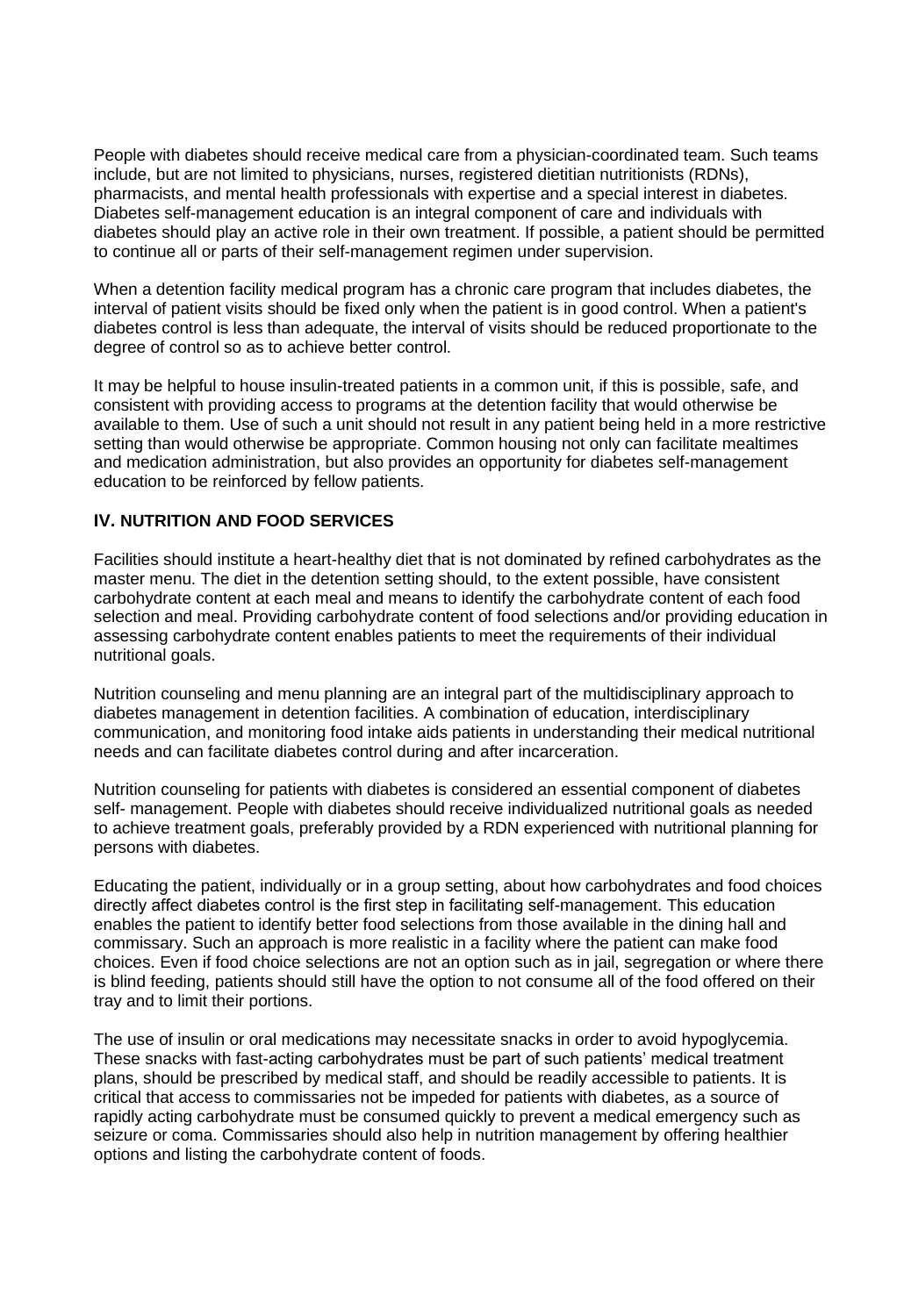Timing of meals and snacks must be coordinated with medication administration as needed to minimize the risk of hypoglycemia, as discussed more fully in the MEDICATION section of this document. This is particularly important for patients treated with rapid-acting pre-meal insulin, for whom fingerstick glucose testing and insulin dosing should precede the scheduled meal by no more than 15 minutes. Where such timing is not feasible, an alternative plan to mitigate the risk of hypoglycemia should be implemented, in consultation with a qualified health care professional who has appropriate diabetes experience and training. Meal timing should be adjusted as needed to encourage and promote adherence to prescribed insulin. For further information, see the ADA Position Statement *Nutrition Therapy Recommendations for the Management of Adults with Diabetes* (8).

# **V. URGENT AND EMERGENCY ISSUES**

All patients must have access to prompt treatment for hypo- and hyperglycemia. Facility staff should be trained in the recognition and treatment of hypo- and hyperglycemia, and appropriate staff should be trained to administer glucagon. After such emergency care, patients should be referred for appropriate medical care to minimize the risk of future decompensation.

Institutions should implement a policy requiring staff to notify a physician of all CBG results outside of a specified range, as determined by the treating physician (e.g.,  $<$  50 or  $>$  350 mg/dL,  $<$  2.8 or  $>$ 19.4 mmol/L).

## **Hyperglycemia**

Severe hyperglycemia in a person with diabetes may be the result of intercurrent illness, missed or inadequate medication, or corticosteroid therapy. Detention facilities should have systems in place to identify and refer to medical staff all patients with consistently elevated blood glucose, particularly in the setting of intercurrent illness.

The stress of illness in those with diabetes frequently aggravates glycemic control and necessitates more frequent monitoring of blood glucose (e.g., every 4–6 hours for people with type 1 diabetes). Marked hyperglycemia requires temporary adjustment of the treatment program and, if accompanied by ketosis, interaction with the diabetes care team. Adequate fluid and caloric intake must be ensured. Nausea or vomiting accompanied by hyperglycemia may indicate diabetic ketoacidosis (DKA), a life-threatening condition that requires immediate medical care to prevent complications and death. Detention facilities should identify patients with type 1 diabetes who are at risk for DKA, particularly those with a prior history of frequent episodes of DKA. For further information see "Hyperglycemic Crisis in Diabetes" (9). Any patient with insulin-treated diabetes who becomes ill, runs a fever, complains of abdominal pain, nausea, vomiting or other unusual symptoms should be tested for ketonuria or ketonemia, regardless of the blood glucose level. It is important to note that patients with type 2 diabetes who are treated with Sodium Glucose Cotransport Inhibitors (SGLT2i) (*e.g.*, Invokana, Jardiance, Farxiga, Steglatro, or related generic drugs) may develop DKA with normal or minimally elevated glucose levels.

## **Hypoglycemia**

Hypoglycemia is defined as a blood glucose level < 70 mg/dL (3.9 mmol/L). Individuals with blood glucose levels between 50 and 70 mg/dL may experience hunger, agitation, diaphoresis (excessive perspiration/sweating), and tremulousness. Blood glucose levels below 50 mg/dL can be associated with more severe signs and symptoms, including cognitive change, confusion, combativeness, seizure, or coma.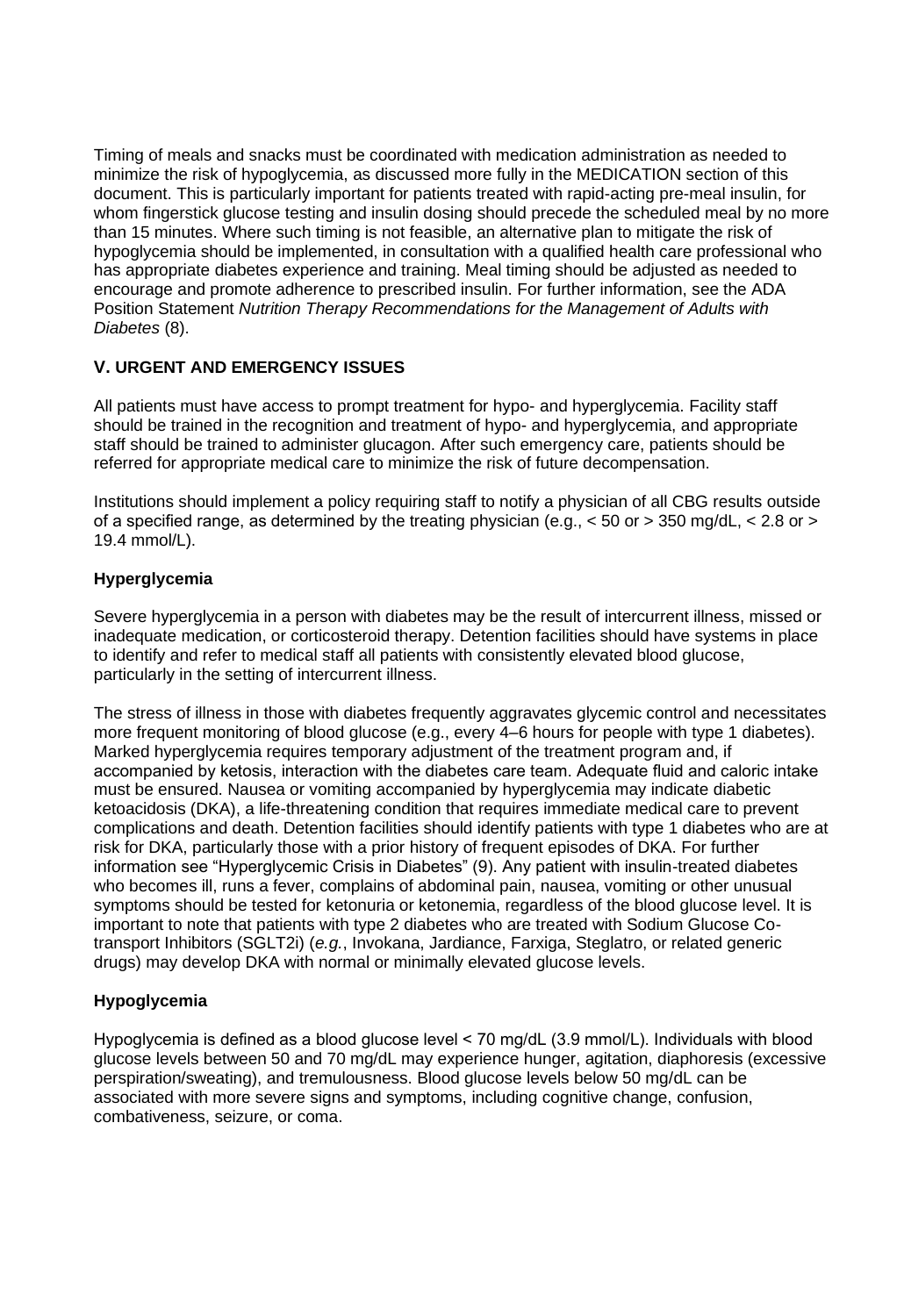Severe hypoglycemia is a medical emergency defined as hypoglycemia requiring assistance of a third party and is often associated with mental status changes that may include confusion, incoherence, combativeness, somnolence, lethargy, seizures, or coma. Signs and symptoms of severe hypoglycemia can be confused with intoxication, drug withdrawal, or behavioral "acting out". Individuals with diabetes exhibiting signs and symptoms consistent with hypoglycemia, particularly altered mental status, agitation, and diaphoresis, should have their CBG levels checked immediately.

Security staff who supervise patients at risk for hypoglycemia (i.e., those on insulin, sulfonylureas or glinides) should be educated in the emergency response protocol for recognition and treatment of hypoglycemia. Whenever possible, low blood glucose should be documented by CBG before treatment. Hypoglycemia can generally be self-treated by the patient with oral carbohydrates, such as glucose tablets, fruit juice, or other glucose containing foods, and at-risk patients need to have ready access to these items. Staff members should also have ready access to glucose tablets or equivalent. In general, 15–20 g oral glucose will be adequate to treat hypoglycemic events. CBG and treatment should be repeated at 15-min intervals until blood glucose levels return to normal (>70 mg/dL, 3.9 mmol/L).

Staff should have glucagon for intramuscular injection or intranasal spray, available to treat severe hypoglycemia without requiring transport of the hypoglycemic patient to an outside facility. Any episode of severe hypoglycemia or recurrent episodes of mild to moderate hypoglycemia require reevaluation of the diabetes management plan by the medical staff. In certain cases of unexplained or recurrent severe hypoglycemia, it may be appropriate to admit the patient to the medical unit for observation and stabilization of diabetes management.

Detention facilities should have systems in place to identify the patients at greater risk for hypoglycemia (i.e., those on insulin or sulfonylurea therapy) and to ensure early detection and treatment of hypoglycemia. If possible, patients at greater risk of severe hypoglycemia (e.g., those with a prior episode of severe hypoglycemia) may be housed in units closer to the medical unit in order to minimize delays in treatment.

## **Recommendations**

- Train facility staff in the recognition, treatment, and appropriate referral for hypo- and hyperglycemia.
- Train appropriate staff to administer glucagon.
- Train staff to recognize symptoms and signs of serious metabolic decompensation, and immediately refer the patient for appropriate medical care.
- Develop and implement a policy requiring staff to notify a physician of all CBG results outside of a specified range, as determined by the treating physician (e.g., < 50 or > 350 mg/dL, < 2.8 or > 19.4 mmol/L).
- Identify patients with type 1 diabetes who are at high risk for DKA.
- Urine ketones should be measured in patients with type 1 diabetes and persistent hyperglycemia (CBG > 300 for 24 hours). Presence of "moderate" or "large" urinary ketones requires urgent medical evaluation and treatment.

## **VI. MEDICATION**

Medications for diabetes should be initiated and adjusted by health care providers with expertise in diabetes management. Formularies should provide access to usual and customary oral and injectable medications, including insulin, that are necessary to treat diabetes. Procedures must be in place to obtain an individual's diabetes medications immediately upon entry into the facility. Patients at all levels of custody should have access to medication at dosing frequencies that are consistent with their treatment plan and medical direction. If feasible and consistent with security concerns, patients on multiple doses of short-acting oral medications should be placed in a "keep on person" program.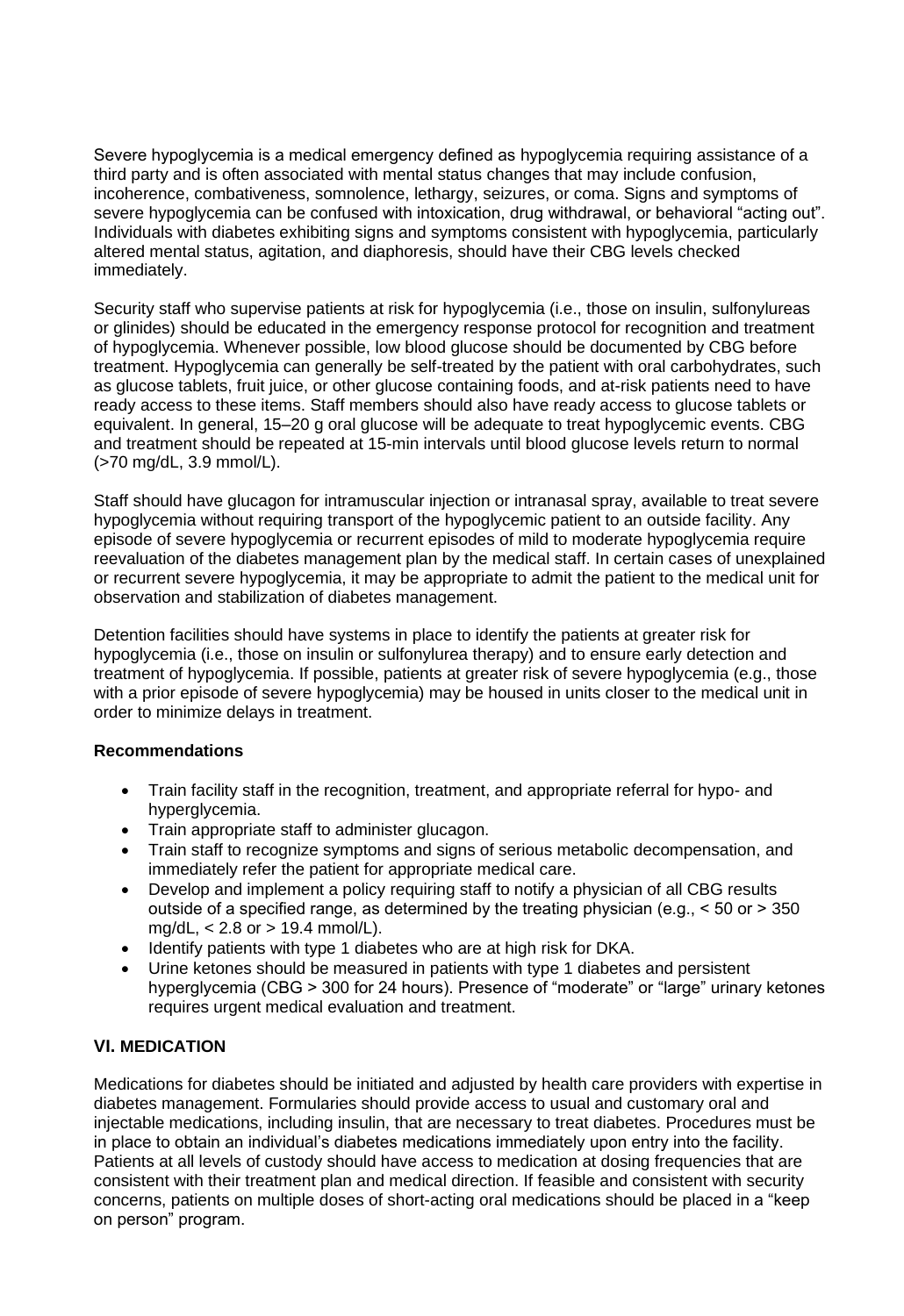Type 1 diabetes: All patients with type 1 diabetes require daily treatment with insulin. Patients with type 1 diabetes should be treated with a daily injection of long-acting basal insulin plus rapid acting prandial insulin at mealtimes. The dose of pre-meal insulin should be varied based on meal carbohydrate content and blood glucose levels. However, sole reliance on "sliding scale" insulin is inappropriate and can lead to dangerous hypo or hyperglycemia. Telemedicine consultations may be appropriate when treatment by a diabetes specialist (endocrinologist, physician with training/expertise in diabetology, or advanced practice nurse/certified diabetes care & education specialist is needed.

Type 2 diabetes: Selection of medications for treatment of type 2 diabetes should be in accordance with current ADA *Standards of Care* with preferential use of medications with demonstrated cardiovascular disease and/or renal benefits for high-risk patients. In addition, the use of medications with low potential for hypoglycemia (biguanides, DPP4 inhibitors, GLP-1RA and SGLT2i) is recommended due to the limited access to glucose monitoring in many settings. Some patients with type 2 diabetes will require insulin treatment, alone or in combination with other diabetes medications.

Insulin therapy (type 1 and type 2 diabetes): At a minimum, a long-acting basal insulin (e.g., glargine, levemir, degludec) and a rapid-acting prandial insulin (e.g., aspart, lispro, glulisine) should be available on the institution's formulary. The timing of prandial insulin injections is critically important and should be immediately before or after (within 10 minutes) the meal. Basal insulin should be administered at the same time each day. Reliance on insulin "sliding scales" is ineffective and potentially dangerous and is strongly discouraged. Much preferred is periodic review of glucose monitoring results, with pro-active adjustment of standing insulin doses. The safe use of any insulin regimen requires daily glucose monitoring by fingerstick - once daily for patients on basal insulin only, before meals and at bedtime/hours of sleep for those on prandial insulin or insulin pump. If available, the use of a continuous glucose monitor (CGM) is a helpful tool for patients on multiple daily insulin injections.

Insulin treated patients should be permitted to self-inject when consistent with security needs. Medical department nurses should determine whether patients have the necessary skill and responsible behavior to be allowed self-administration and the degree of supervision necessary. When needed, this skill should be a part of patient education. Disposable single use syringe systems should be established.

## **Recommendations**

- The sole use of sliding scale insulin is strongly discouraged.
- Formularies should provide access to usual and customary oral and injectable medications, including insulins to treat diabetes and related conditions.
- Patients should have access to continuous subcutaneous insulin infusion (CSII insulin pump therapy) and CGMs if they were using these modalities before incarceration or deemed eligible for their use, unless there is a specific safety/security risk identified based on an individualized assessment of the patient and circumstances.
- Patients should have access to medication at dosing frequencies that are consistent with their treatment plan and medical direction.
- Detention facilities should implement policies and procedures to diminish the risk of and treat episodes of hypo- and hyperglycemia during off-site travel (e.g., court appearances).

## **VII. TECHNOLOGY**

Patients who were using CSII or a CGM prior to incarceration should be allowed to continue if they are capable of safely managing the device and have access to necessary supplies and appropriate medical supervision.

Insulin Pumps: Insulin pump therapy should be considered as an option for all adults and youth with type 1 diabetes who are able to safely manage the device.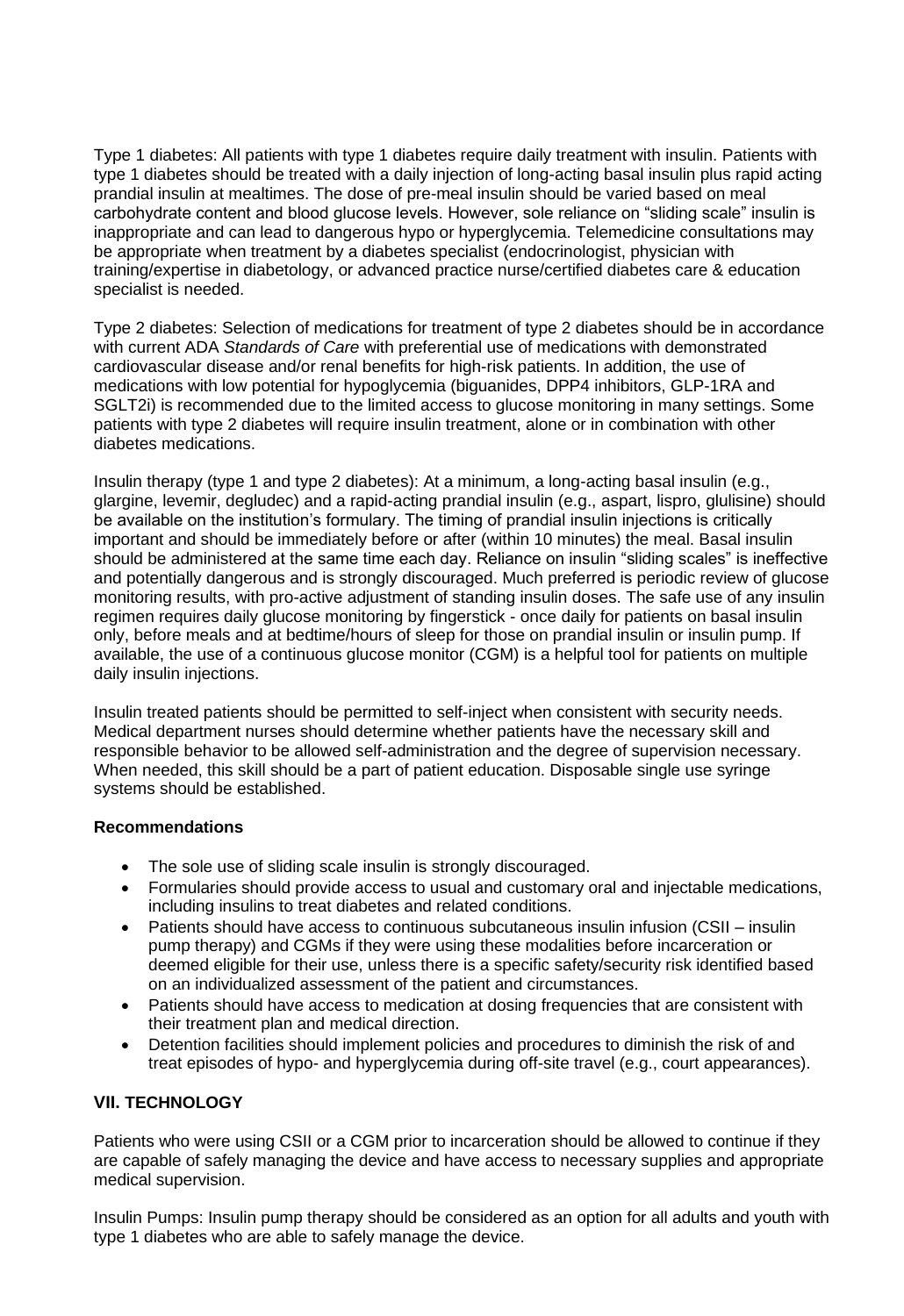CSII and CGMs can be effective means of implementing intensive diabetes management with the goal of achieving near-normal levels of blood glucose (10). While the use of these modalities may be difficult in detention facilities, every effort should be made to continue CSII and CGM in people who were using these therapies before incarceration or to institute these therapies in order to achieve blood glucose targets.

## **VIII. SPECIALTY REFERRAL**

Many detention facilities have physicians providing diabetes care who do not have primary care or diabetes care training. When a physician is unable to assist the patient attain control of their diabetes after repeated clinic visits or when a physician feels unable to manage the patient's diabetes, the detention facility should have a mechanism to refer the patient to a physician with expertise in diabetes either in person or via telemedicine.

## **IX. TELE-MEDICINE**

Advances in diabetes technology have facilitated patient care and education via telemedicine in the general diabetes population, and more recently, in the detention setting (11, 12). CGM and newer insulin pumps are able to send data directly over the internet. Diabetes health care professionals, including physicians, dietitian nutritionists, educators, podiatrists, and others can fulfill many of the educational and medical needs of the incarcerated population via web-based communication (7). Routine follow-up via tele-medicine has been shown to improve glycemic control and can replace most one-on-one visits for diabetes education and management.

# **X. ROUTINE SCREENING FOR AND MANAGEMENT OF DIABETES COMPLICATIONS**

All patients with a diagnosis of diabetes should receive routine screening for diabetes-related complications, as detailed in the *Standards of Care* (7). Interval chronic disease clinics for persons with diabetes provide an efficient mechanism to monitor patients for complications of diabetes. In this way, appropriate referrals to consultant specialists, such as optometrists/ophthalmologists, nephrologists, and cardiologists, can be made on an as- needed basis and interval laboratory testing can be done.

The following complications should be considered:

- Foot care: Recommendations for foot care for patients with diabetes and no history of an open foot lesion are described in the *Standards of Care*. An annual comprehensive foot examination is recommended for all patients with diabetes to identify risk factors predictive of ulcers and amputations. Persons with an at-risk (peripheral neuropathy, peripheral vascular disease, foot deformity) should have feet examined at every medical visit. Persons with an insensate foot, an open foot lesion, foot deformity, or a history of such a lesion should be referred for evaluation by an appropriate qualified health care professional (e.g., podiatrist or vascular surgeon). Persons with diabetes and a foot ulcer or impending foot ulcer should be off-loaded (*i.e.*, provided therapeutic shoes designed to provide pressure redistribution). In a detention setting, this means that the patient needs protected housing in an infirmary or similarly protected housing so that the need for them to walk is minimized.
- Persons with a history of amputation are at particular risk for the development of new lesions and further amputation. Special shoes should be provided as recommended by qualified health care professionals to aid healing of foot lesions and to prevent the development of new lesions. Choosing shoes for the at-risk population without active lesions should take into consideration the risk of excessive friction causing blisters, callus, or fresh ulceration. For example, heavy work boots that may be appropriate for the general detention facility population may cause pressure and friction related lesions that can lead to infection and amputation.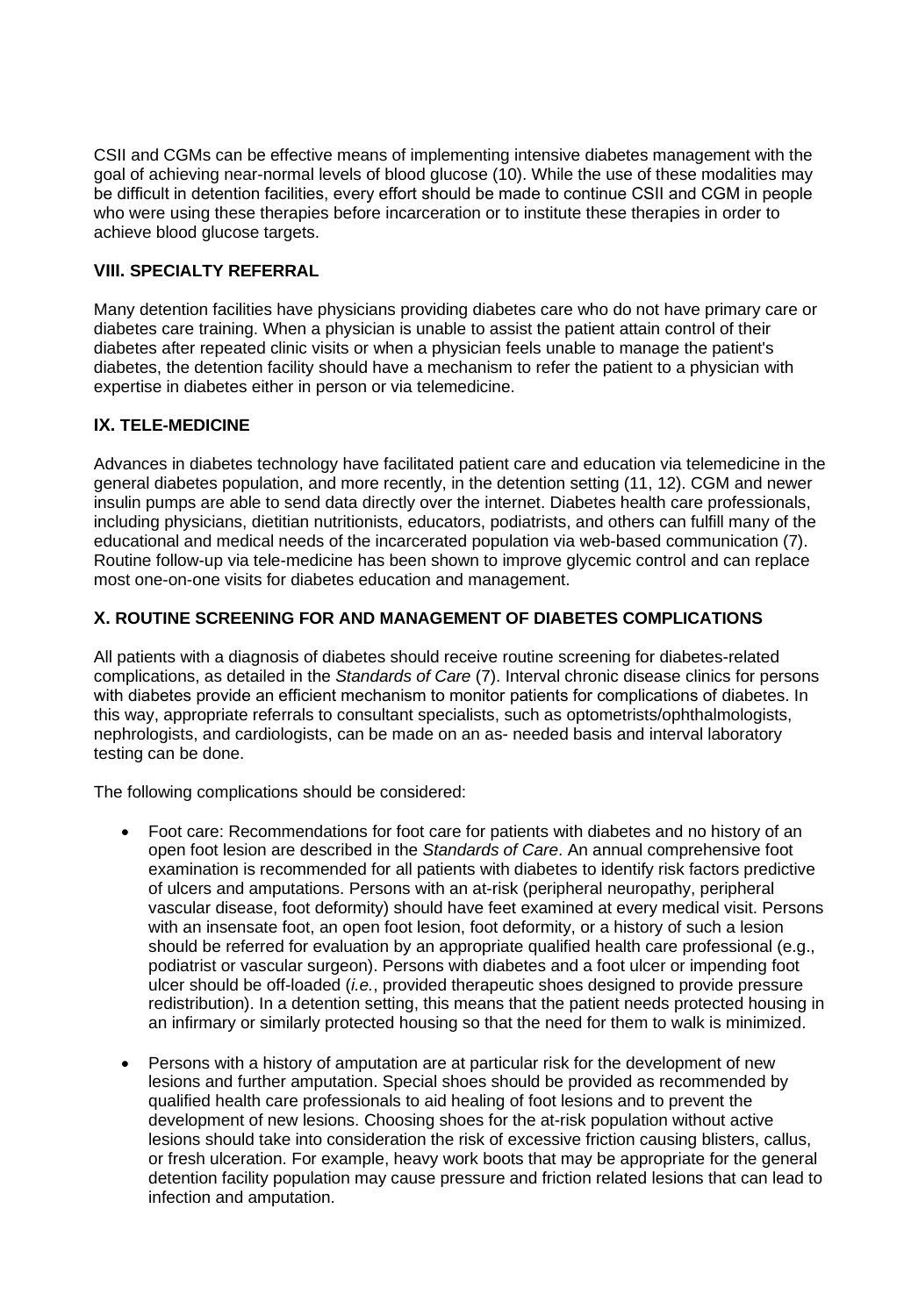- Retinopathy: All patients with type 2 diabetes and those with type 1 for 5 or more years should have annual retinal examinations by a qualified eye care professional, as recommended in the *Standards of Care*. Retinal photography with remote reading by experts has great potential to provide screening services in situations where qualified eye care professionals are not readily available (7). Visual changes that cannot be accounted for by acute changes in glycemic control require prompt evaluation by an eye care professional.
- Nephropathy: An annual spot urine test for determination of microalbumin-to-creatinine ratio should be performed. The use of ACE inhibitors, or angiotensin receptor blockers, or an SGLT2i is recommended for all patients with albuminuria. Blood pressure should be controlled to < 140/80 mmHg.
- Cardiovascular Disease: People with type 2 diabetes are at a particularly high risk for cardiovascular disease (CVD), including coronary artery disease and stroke. CVD risk factor management is of demonstrated benefit in reducing this complication in patients with diabetes.
- Blood pressure should be measured at every routine diabetes visit. HMG-CoA reductase inhibitor (statin) treatment is indicated for most adult patients (age > 40) with diabetes reference *Standards of Care.*
- Use aspirin therapy  $(75 162 \text{ mg/day})$  in all adult patients with diabetes and cardiovascular risk factors or known macrovascular disease and consider for those with multiple CVD risk factors. Consider use of a SGLT2i or GLP1-RA for patients with CVD or multiple cardiovascular risk factors. Consider SGLT2i patients with congestive heart failure. Current national standards for adults with diabetes call for treatment of blood pressure to a level of < 140/80 mmHg.
- In adults not taking statins or other lipid-lowering therapy, it is reasonable to obtain a lipid profile at the time of diabetes diagnosis, at an initial medical evaluation, and every five years thereafter if under the age of 40 years, or more frequently if indicated.
- Obtain a lipid profile at initiation of statins or other lipid-lowering therapy, 4–12 weeks after initiation or a change in dose, and annually thereafter to monitor the response to therapy and inform medication adherence.

## **XI. MONITORING/TESTS OF GLYCEMIA**

Monitoring capillary blood glucose (CBG) allows caregivers and people with diabetes to evaluate diabetes management regimens. The frequency of monitoring will vary by patients' glycemic control and diabetes regimens. Patients with type 1 diabetes are at risk for hypoglycemia and should have their CBG monitored three or more times daily or have access to CGM technology. Glucose should be monitored prior to meals, at bedtime, prior to exercise, when low blood glucose is suspected, and after treating low blood glucose. Patients with type 2 diabetes on insulin should monitor at least once daily, and more frequently based on their medical plan. Patients treated with oral agents should have CBG monitored with sufficient frequency to facilitate the goals of glycemic control, assuming that there is a program for ongoing medical review of these data to drive changes in medications. Patients whose diabetes is poorly controlled or whose therapy is changing should have more frequent monitoring. Unexplained hyperglycemia in a patient with diabetes may suggest impending illness, DKA or nonketotic hyperglycemic hyperosmolar state; the patient should be evaluated by a health care professional, and testing urine ketones should be performed. (See Urgent and Emergency Issues Section).

A1C is a measure of long-term (two to three months) glycemic control. Perform the A1C test at least two times a year in patients who are meeting treatment goals (and who have stable glycemic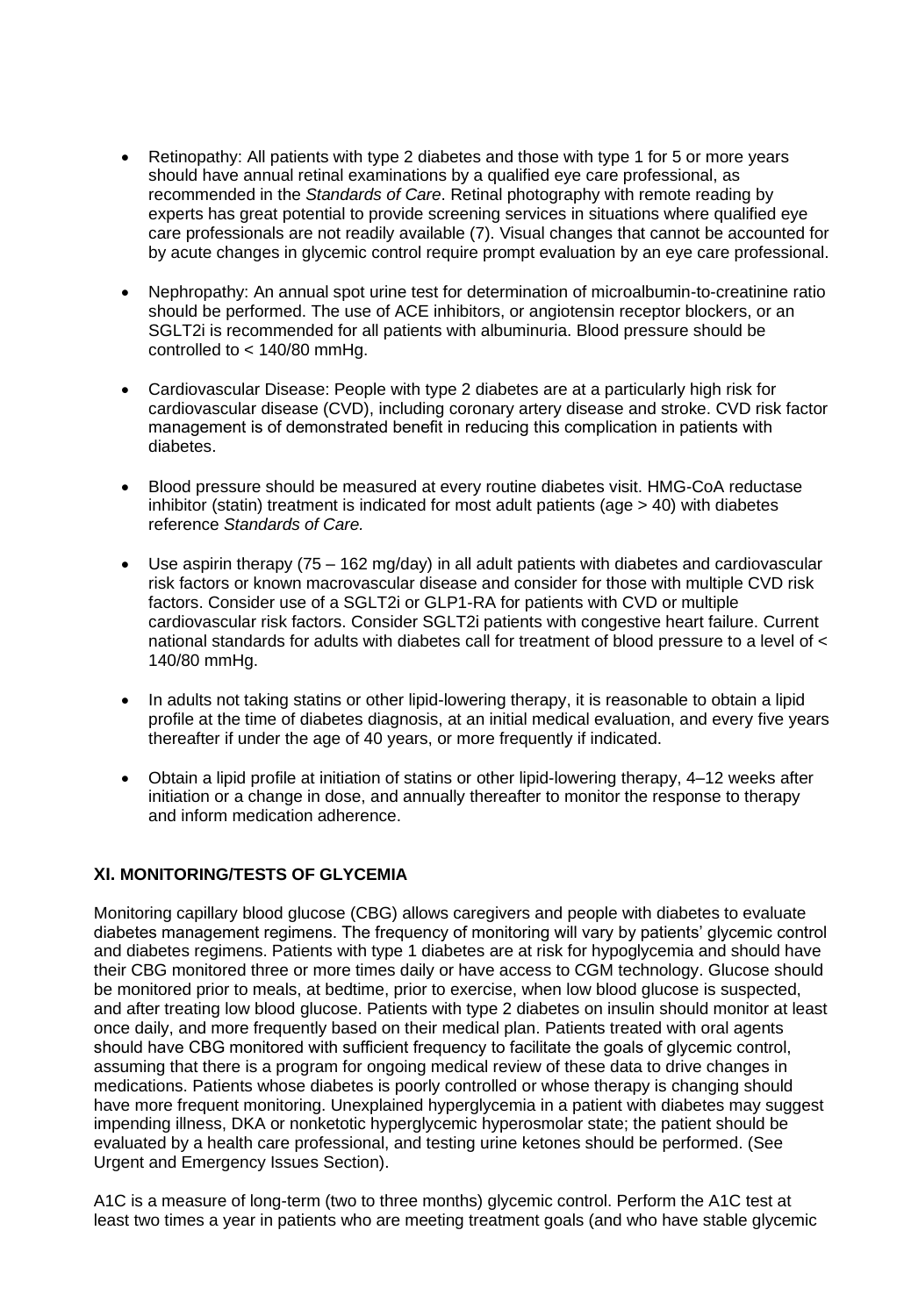control) and quarterly in patients whose therapy has changed or who are not meeting glycemic goals. Discrepancies between CBG monitoring results and A1C may indicate further need for evaluation.

In the detention setting, policies and procedures need to be developed and implemented regarding CBG monitoring that address the following:

- Infection control, including single use lancing devices
- Education of staff and patients
- Proper choice of meter
- Disposal of testing lancets
- Quality control programs
- Access to health services
- Size adequacy of the blood sample
- Patient performance skills
- Documentation and interpretation of test results
- Availability of test results for the health care provider (13)

#### **Recommendations**

- In the detention setting, policies and procedures need to be developed and implemented to enable CBG monitoring to occur at the frequency necessitated by the individual patient's glycemic control and diabetes regimen.
- A1C should be checked every three to six months.

### **XII. SELF-MANAGEMENT EDUCATION**

Self-management education is the cornerstone of treatment for all people with diabetes. The health staff must advocate for patients to participate in self-management as much as possible. Individuals with diabetes who learn self-management skills and make lifestyle changes can more effectively manage their diabetes and avoid or delay complications associated with diabetes. This premise has been demonstrated in the detention setting (14). In the development of a diabetes selfmanagement education program in the detention setting, the unique circumstances of the patient should be considered while still providing, to the greatest extent possible, the elements of the "National Standards for Diabetes Self-Management Education and Support" (14). A staged approach may be used depending on the needs assessment and the length of incarceration. Table 1 sets out the major components of diabetes self-management education. Survival skills should be addressed as soon as possible; other aspects of education may be provided as part of an ongoing education program.

Self-management education should be, where possible, coordinated by a certified diabetes care and education specialist educator who works with the facility to develop policies, procedures, and protocols to ensure that nationally recognized education guidelines are implemented. The educator is also able to identify patients who need diabetes self-management education, including an assessment of the patients' medical, social, and diabetes histories; diabetes knowledge, skills, and behaviors; and readiness to change.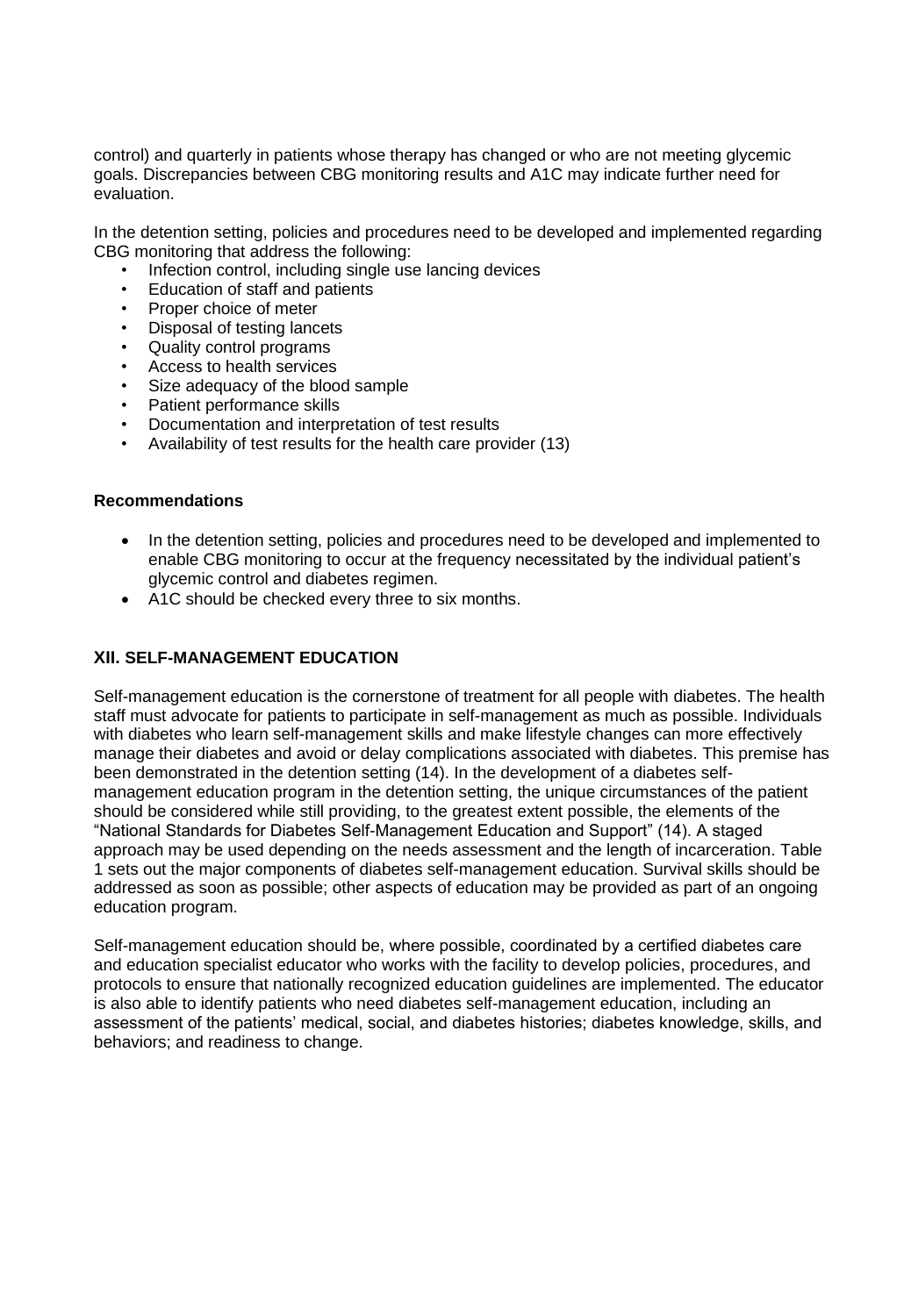## **Table 1—Major components of diabetes self-management education**

#### **Survival skills**

- hypo-/hyperglycemia
- sick day management
- medication
- monitoring
- foot care

## **Daily management issues**

- disease process
- nutritional management
- physical activity
- **Medications**
- **Monitoring**
- acute complications
- risk reduction
- goal setting/problem solving
- psychosocial adjustment
- preconception care/pregnancy/gestational diabetes management

## **XIII. STAFF EDUCATION**

I

Policies and procedures should be implemented to ensure that the health care staff has adequate knowledge and skills to direct the management and education of persons with diabetes. The health care staff needs to be involved in the development of the officers' training program. The staff education program should be at a lay level. Training should be offered at least biannually, and the curriculum should cover the following:

- What diabetes is
- Signs and symptoms of diabetes
- Risk factors
- Signs and symptoms of, and emergency response to, hypo- and hyperglycemia
- Glucose monitoring
- **Medications**
- **Exercise**
- Nutrition issues including timing of meals and access to snacks
- It is recommended to include diabetes in custodial/security staff education programs.

# **XIV. ALCOHOL AND DRUGS**

Patients with diabetes who are withdrawing from drugs and alcohol need special consideration. Alcohol, opioids, cocaine, amphetamine, psychostimulants and other drugs of abuse can have complex interactions with glucose regulation (17). This issue particularly affects initial police custody and jails. At an intake facility, proper initial identification and assessment of these patients are critical, and a careful history of chronic or recent exposure to drugs should be obtained. The presence of diabetes may complicate detoxification. Patients in need of complicated detoxification should be referred to a facility equipped to deal with high-risk detoxification. Patients with diabetes should be educated in the risks involved with smoking. All inmates should be advised not to smoke. Assistance in smoking cessation should be provided as practical.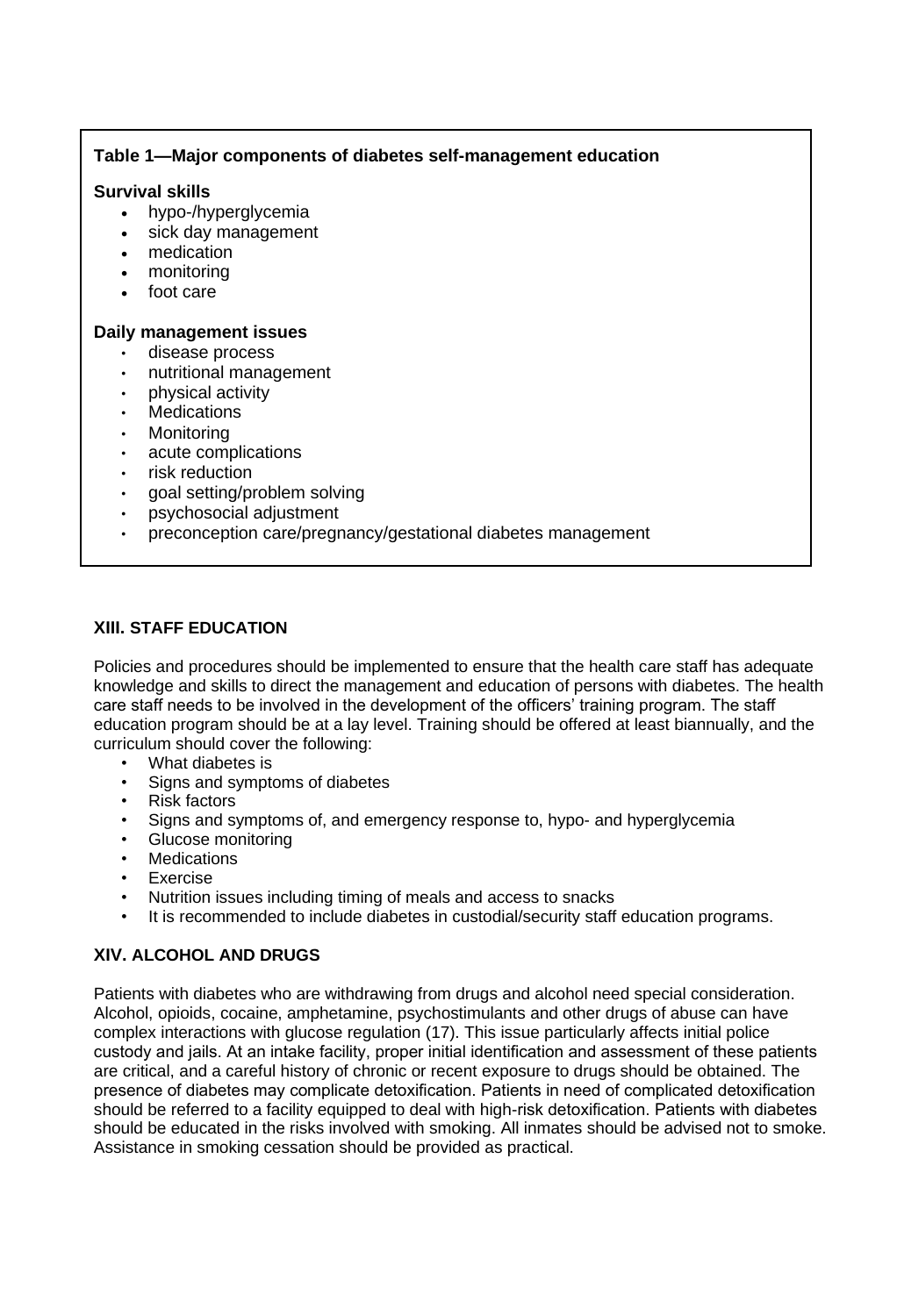## **XV. TRANSFER AND DISCHARGE**

Patients in jails may be housed for a short period of time before being transferred or released, because it is not unusual for patients in a prison or other detention system to be transferred within the system several times during their incarceration. One of the many challenges that health care providers face working in the detention system is how to best collect and communicate important health care information in a timely manner when a patient is in initial police custody, is detained for a short period, or is transferred from one facility to another. The importance of this communication is critical when the patient has a chronic illness such as diabetes, as a delayed or missed dose of insulin or meal can have serious consequences.

Transferring a patient with diabetes from one detention facility to another requires a coordinated effort. To facilitate a thorough review of medical information and completion of a transfer summary, it is critical for custody personnel to provide medical staff with sufficient notice before the movement of the patient.

Before the transfer, the health care staff should review the patient's medical record and complete a medical transfer summary that includes the patient's current health care issues. At a minimum, the summary should include the following:

- The patient's diagnosis
- The patient's current medication schedule and dosages
- The date and time of the last medication administration
- Any recent monitoring results (e.g., CBG and a1c)
- Other factors that indicate a need for immediate treatment or management at the receiving facility (e.g., recent episodes of hypoglycemia, history of severe hypoglycemia or frequent DKA, concurrent illnesses, presence of diabetes complications)
- Information on scheduled treatment/ appointments if the receiving facility is responsible for transporting the patient to that appointment
- Name, telephone/fax number, and email if available of a contact person at the transferring facility who can provide additional information, if needed

The medical transfer summary, which acts as a quick medical reference for the receiving facility, should be transferred along with the patient. To supplement the flow of information and to increase the probability that medications are correctly identified at the receiving institution, sending institutions are encouraged to provide each patient with a medication card to be carried by the patient that contains information concerning diagnoses, medication names, dosages, and frequency. Diabetes supplies, including diabetes medication, should accompany the patient.

The sending facility must be mindful of the transfer time in order to provide the patient with medication and food if needed. The transfer summary or medical record should be reviewed by a health care provider upon arrival at the receiving institution.

Planning for patients' discharge from detention settings should include instruction in the long-term complications of diabetes, the necessary lifestyle changes and examinations required to prevent these complications, and, if possible, where patients may obtain regular follow-up medical care. A quarterly meeting to educate patients with upcoming discharges about community resources can be valuable. Inviting community agencies to speak at these meetings and/or provide written materials can help strengthen the community link for patients discharging from detention facilities.

Discharge planning for patients with diabetes should begin at least 1 month before discharge. During this time, applications for appropriate entitlements should be initiated. Any gaps in the patient's knowledge of diabetes care need to be identified and addressed. The detention facility's discharge planning team should provide the patient a list of community resources and assist in securing an appointment for follow-up care with a community provider. A supply of medication adequate to last until the first post release medical appointment should be provided to the patient upon release. The patient should be provided with a written summary of his/her current health care issues, including medications and doses, recent A1C values, etc.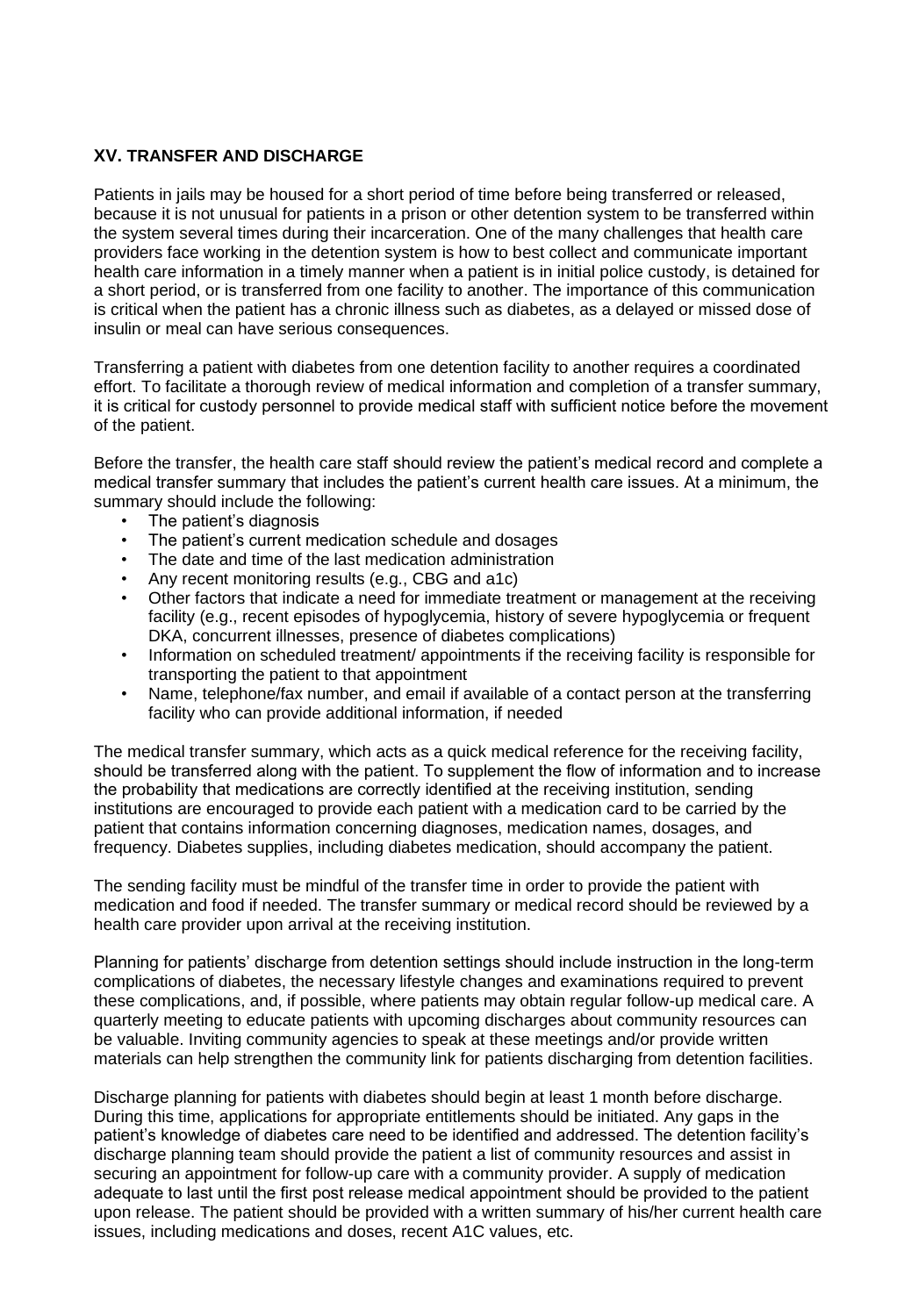## **XVI. BRIEF TRANSFERS**

It is essential that the transport of patients from jails, prisons, or other detention settings to off-site appointments, such as medical visits or court appearances, does not cause significant disruption in the timing of insulin and meals. Detention facilities and police "lock-ups" should implement policies and procedures to diminish the risk of hypo- and hyperglycemia by, for example, providing carryalong meals and medication for patients traveling to off- site appointments or changing the insulin regimen for that day. The availability of prefilled insulin "pens" provides an alternative for off-site insulin delivery.

## **Recommendations**

- For all interinstitutional transfers, complete a medical transfer summary to be transferred with the patient.
- Diabetes supplies and medication should accompany the patient during transfer.
- Begin discharge planning with adequate lead time to ensure continuity of care and facilitate entry into community diabetes care.

#### **XVII. SHARING OF MEDICAL INFORMATION AND RECORDS**

Practical considerations may prohibit obtaining medical records from providers who treated the patient before arrest. Intake facilities should implement policies that 1) define the circumstances under which prior medical records are obtained (e.g., for patients who have an extensive history of treatment for complications); 2) identify person(s) responsible for contacting the prior provider; and 3) establish procedures for tracking requests.

Facilities that use outside medical providers should implement policies and procedures for ensuring that key information (e.g., test results, diagnoses, physicians' orders, appointment dates) is received from the provider and incorporated into the patient's medical chart after each outside appointment. The procedure should include, at a minimum, a means to highlight when key information has not been received and the designation of a person responsible for contacting the outside provider for this information. All medical charts should contain CBG test results in a specified, readily accessible section and should be reviewed on a regular basis.

## **XVIII. CHILDREN AND ADOLESCENTS WITH DIABETES**

Children and adolescents with diabetes, in particular type 1, present special problems in disease management, even outside the setting of a detention facility. Children and adolescents with diabetes should have initial and follow-up care with physicians who are experienced in their care. Confinement increases the difficulty in managing diabetes in children and adolescents, as it does in adults with diabetes. Detention facility authorities also have different legal obligations for children and adolescents.

#### **Nutrition and Activity**

Growing children and adolescents have greater caloric/nutritional needs than adults. In youth with type 1 diabetes, insulin dosing based on carbohydrate amounts is of particular importance. The provision of adequate calories and nutrients appropriate for children and adolescents is critical to maintaining healthy growth and development. Physical activity should be provided at the same time each day. If increased physical activity occurs, additional CBG monitoring is necessary and additional carbohydrate snacks may be required to avoid or respond to hypoglycemia.

#### **Medical Management and Follow-up**

Children and adolescents who are incarcerated for extended periods should have follow-up visits at least every three months with individuals who are experienced in the care of children and adolescents with diabetes. Thyroid function tests and fasting lipid and microalbumin measurements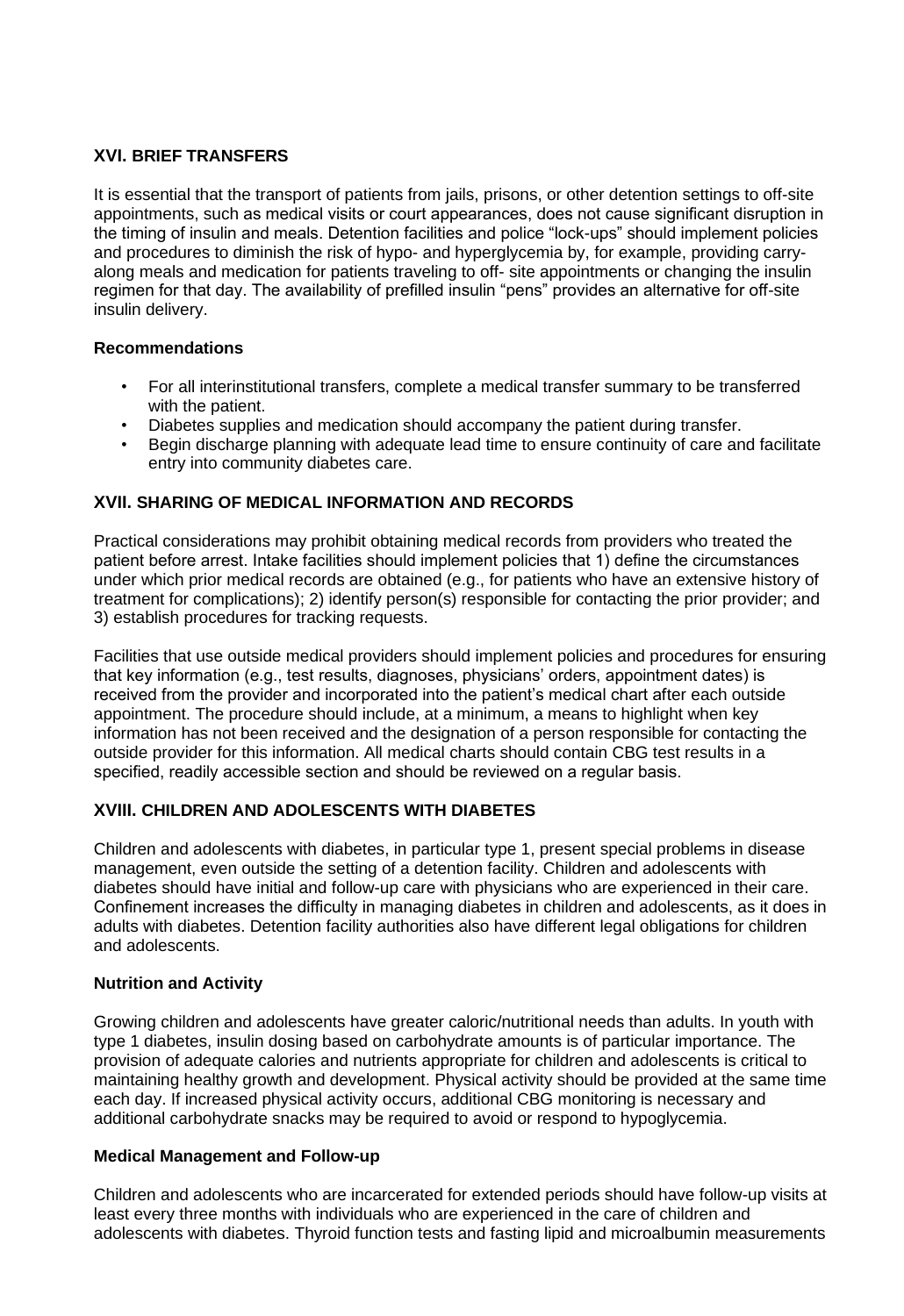should be performed according to recognized standards for children and adolescents (16) in order to monitor for autoimmune thyroid disease and complications and comorbidities of diabetes.

Children and adolescents with diabetes exhibiting unusual behavior should have their CBG checked at that time. Because children and adolescents are reported to have higher rates of nocturnal hypoglycemia (17), consideration should be given regarding the use of episodic overnight blood glucose monitoring in these patients. In particular, this should be considered in children and adolescents who have recently had their overnight insulin dose changed.

### **XIX. PREGNANCY**

Pregnancy in a woman with diabetes is by definition a high-risk pregnancy. Every effort should be made to ensure that treatment of the pregnant woman with diabetes meets accepted standards (18,19). It should be noted that glycemic standards are more stringent, the details of dietary management are more complex and exacting, insulin is the only antidiabetic agent approved for use in pregnancy, and several medications used in the management of diabetic comorbidities are known to increase the risk for birth defects and must be discontinued in the setting of pregnancy.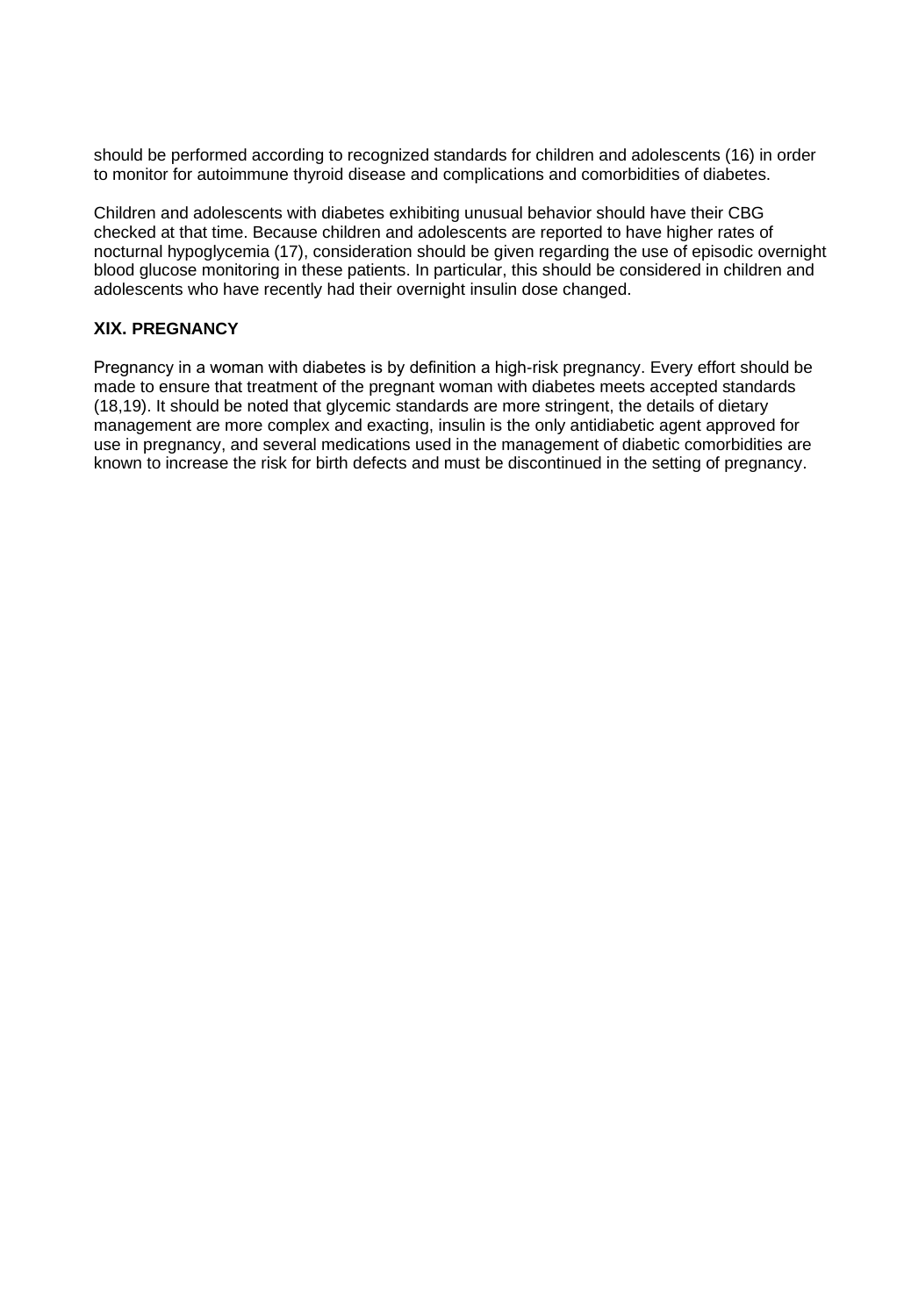## **XX. SUMMARY AND KEY POINTS**

People with diabetes should receive care that meets national standards. Being incarcerated does not change these standards. Patients must have access to medication, supplies for testing and daily management, and nutrition as needed to manage their disease. In patients who do not meet treatment targets, medical and behavioral plans should be adjusted by health care professionals in collaboration with the detention facility staff. It is critical for detention facilities to identify particularly high-risk patients in need of more intensive evaluation and therapy, including pregnant women, patients with advanced complications, a history of repeated severe hypoglycemia, or recurrent DKA.

In the detention setting environment, there are a number of reasonable accommodations that may be necessary and appropriate for people with diabetes, including modified meal times, special dietary regimen, access to diabetes care supplies, access to food/drink to prevent/treat hypoglycemia, modified schedules/arrangements allowing participation in jobs or other programming, use of assistive devices or other items to accommodate diabetes-related management needs (e.g. insulin pump) and medical complications (e.g. specialized shoes), and more.

A comprehensive, multidisciplinary approach to the care of people with diabetes can be an effective mechanism to improve overall health and delay, and to prevent the acute and chronic complications of this disease.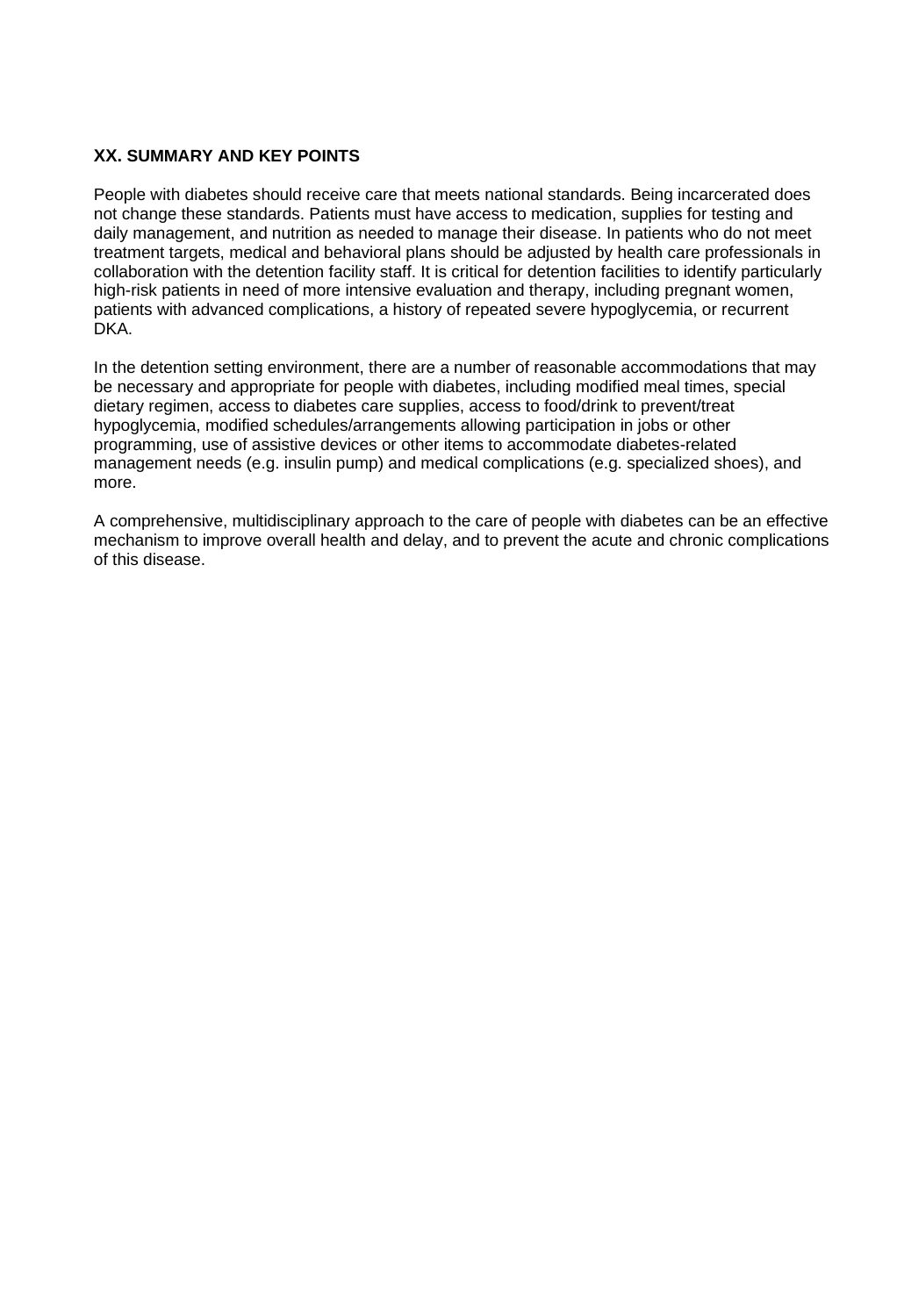#### **ACKNOWLEDGEMENTS**

The following members of the American Diabetes Association/National Commission on Correctional Health Care Joint Working Group on Diabetes Guidelines for Correctional Institutions contributed to the revision of this document in 2008: Daniel L. Lorber, MD, FACP, CDE (chair); R. Scott Chavez, MPA, PA-C; Joanne Dorman, RN, CDE, CCHP-A; Lynda K. Fisher, MD; Stephanie Guerken, RD, CDE; Linda B. Haas, CDE, RN; Joan V. Hill, CDE, RD; David Kendall, MD; Michael Puisis, DO; Kathy Salomone, CDE, MSW, APRN; Ronald M. Shansky, MD, MPH; and Barbara Wakeen, RD, LD.

The following members of the American Diabetes Association/National Commission on Correctional Health Care Joint Working Group on Diabetes Guidelines for Correctional Institutions contributed to the revision of this document in 2020 and 2021: Daniel L. Lorber, MD, FACP, CDE (chair); Michael Puisis, DO; Jill Crandall, MD; Sarah Fech-Baughman, JD; Barbara Wakeen, MA, RDN, LD, CD, CCFP, CCHP; Jo Jo Dantone, MS, RDN, LDN, CDCES, FAND; Robin Hunter-Buskey, DHSc, CPHQ, CCHP, CDE, PA-C, CAPT; Kenneth Moritsugu, MD, MPH, FACPM, FADCES (hon), CCHP; Emily Wang, MD; Marissa Desimone, MD; Ruth Weinstock, MD, PhD; Aaron Fischer, JD; Gabe Eber, JD, MPH; and William Shefelman.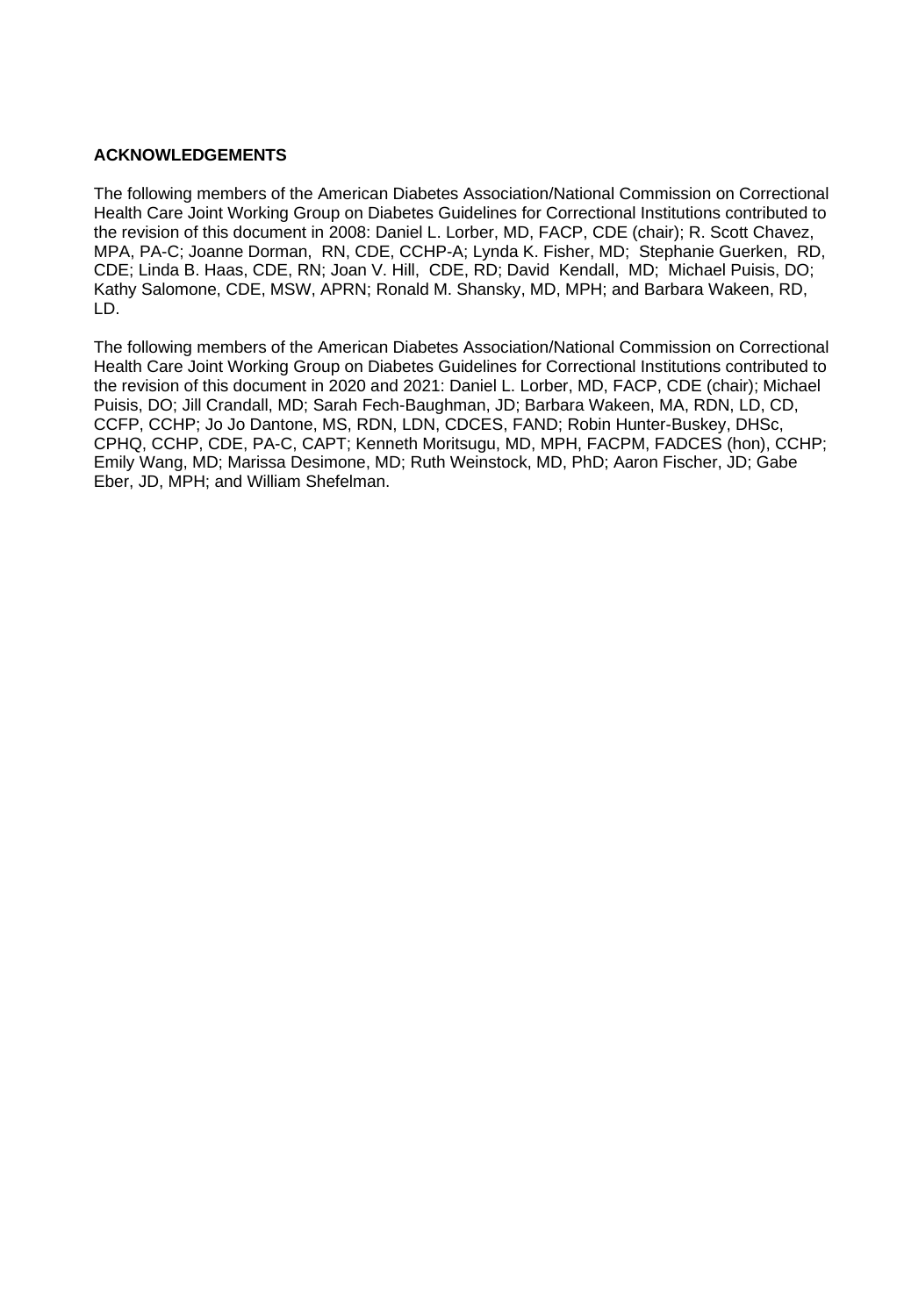## **REFERENCES**

1. Maruschak L, & Minton T. Correctional Populations in the United States, 2017-2018. Bureau of Justice Statistics. August 2020.

2. Carson E. A. Prisoners in 2019. Bureau of Justice Statistics. October 2020.

3. Maruschak L, & Berzofsky M. Medical Problems of State and Federal Prisoners and Jail Inmates, 2011–12. Bureau of Justice Statistics. February 2015. Revised, October 2016.

4. Centers for Disease Control and Prevention. National Diabetes Statistics Report, 2020. Atlanta, GA: Centers for Disease Control and Prevention, U.S. Dept of Health and Human Services; 2020.

5. Bureau of Justice Statistics, US Department of Justice. Prison statistics, summary findings (Oct. 2020). Available at: https://bjs.ojp.gov/content/pub/pdf/p19\_sum.pdf, accessed Oct. 17, 2021.

6. Puisis M. Challenges of improving quality in the correctional setting. In Clinical Practice in Correctional Medicine. St. Louis, MO, Mosby-Yearbook, 1998, p. 16–18.

7. American Diabetes Association. Standards of medical care in diabetes 2021 (Position Statement). Diabetes Care 37 (Suppl. 1): S14–S80232, 202114.

8. American Diabetes Association. Nutrition therapy recommendations for the management of adults with diabetes (Position Statement). Diabetes Care 37 (Suppl. 1): S120–S143, 2014.

9. American Diabetes Association. Hyperglycemic crisis in diabetes (Position Statement). Diabetes Care 27 (Suppl. 1): S94–S102, 2004.

10. American Diabetes Association. Continuous subcutaneous insulin infusion (Position Statement). Diabetes Care 27 (Suppl. 1): S110, 2004.

11. Kassar K, Roe C, Desimone M. Use of Telemedicine for Management of Diabetes in Correctional Facilities. Telemedicine and e-Health: vol 23.mo 1:55, 2017.

12. Jameson BC, Zygmont SV, Newman N, Weinstock R. Use of Telemedicine to Improve Glycemic Management in Correctional Institutions: Journal of Correctional Health Care vol 14: 197, 2008.

13. American Diabetes Association. Tests of glycemia in diabetes (Position Statement). Diabetes Care 27 (Suppl. 1): S91–S93, 2004.

14. Haas L, Maryniuk M, Beck J, Cox CE, Duker P, Edwards L, Fisher EB, Hanson L, Kent D, Kolb L, McLaughlin S, Orzeck E, Piette JD, Rhinehart AS, Rothman R, Sklaroff S, Tomky D, Youssef G, on behalf of the 2012 Standards Revision Task Force: National standards for diabetes selfmanagement education and support. Diabetes Care 37 (Suppl. 1): S144–S153, 2014.

15. Dagogo-Jack S. 2016. Diabetes Risks from Prescription and Nonprescription Drugs: Mechanisms and Approaches to Risk Reduction. Alexandria, VA, American Diabetes Association, 2016.

16. International Society for Pediatric and Adolescent Diabetes. Consensus Guidelines 2000: ISPAD Consensus Guidelines for the Management of Type 1 Diabetes Mellitus in Children and Adolescents. Zeist, Netherlands, Medical Forum International, 2000, p. 116, 118.

17. Kaufman FR, Austin J, Neinstein A, Jeng L, Halyorson M, Devoe DJ, Pitukcheewanont P. Nocturnal hypoglycemia detected with the continuous glucose monitoring system in pediatric patients with type 1 diabetes. J Pediatr 141:625–630, 2002.